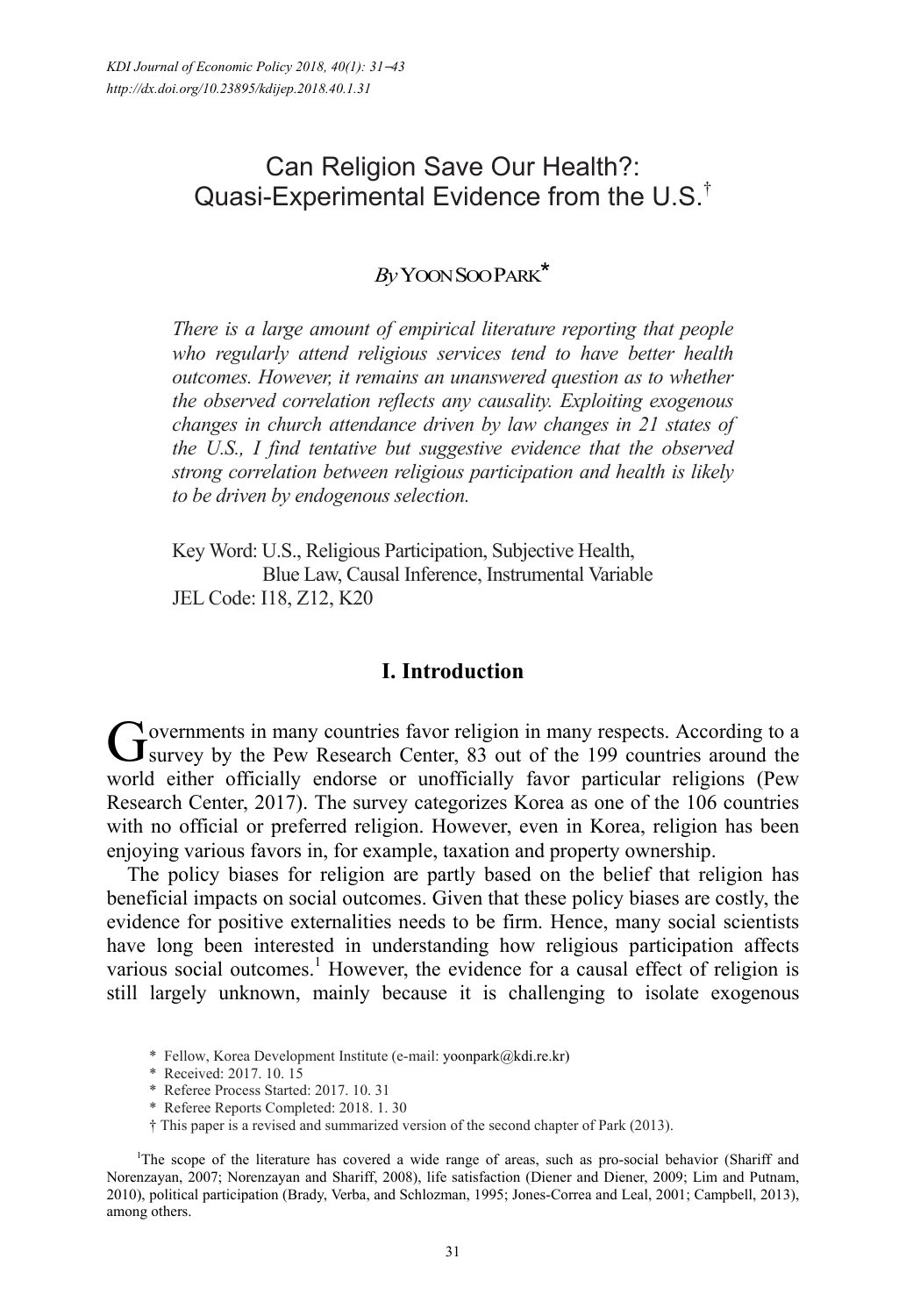variations with regard to religious participation. The recent controversy over religious taxation in Korea is also partly due to the lack of firm evidence of any beneficial impacts of religious participation on social outcomes.

This study revisits the well-documented potential benefit of religion on health by exploiting regulation-driven changes in religious attendance in the U.S. There are numerous empirical studies reporting positive correlations between religious participation and various health measures.<sup>2</sup> However, it remains debatable as to whether these observed correlations reflect causal relationships. For example, it may be that people with healthier lifestyles are also more religious or that poor health induces people to adopt a religion (Deaton, 2011).

In order to identify the causal effect of religious participation, this study investigates the repeal of what are known as the blue laws in the U.S. The blue laws, also known as 'day-of-rest' acts, restricted secular activities such as labor and commerce on Sundays in order to encourage people to attend church services. The blue laws were widely implemented in many states of the U.S. until the 1950s but were repealed in many states starting in the early 1960s. Gruber and Hungerman (2008) found that the repeal of the blue laws reduced church attendance significantly. Building on their original work, this study tests whether the observed strong correlation reported in the literature reflects a causal relationship.<sup>3</sup>

### **II. Data**

The data of this study are from the General Social Survey (GSS) over the period between 1973 and 2000. The GSS is a cross-sectional survey on nationally representative sample of non-institutionalized individuals aged 18 or older in the U.S. The GSS is virtually the only data source gathering information on religious attendance and health measure of nationally representative respondents over several decades.

For information on blue law repeals, this study draws on the legal classification by Gruber and Hungerman (2008). According to Gruber and Hungerman (2008), there are 16 states with discrete and significant changes in the regulation on secular activities on Sundays. Table 1 lists the 16 states with significant law changes and 8 states that never had any blue law. The other 26 states are excluded because blue laws were implemented at the city or county level (20 states), laws were repealed gradually over time by adding exceptions to prohibited activities (6 states) (Gruber and Hungerman, 2008: 834-835).

 $2$ For example, Deaton (2011) found that religiosity is closely associated with better health outcomes using Gallup World Poll data covering 140 countries and 300,000 observations. Hummer *et al*. (1999) analyzed National Health Interview Survey data and found that those who never attend church tend to display higher levels of mortality risk than those who attend church regularly, even after controlling for baseline health status. Koenig, King, and Carson (2012) and Ellison and Levin (1998) summarize hundreds of studies suggesting that more religious people tend to report better health measures. 3

<sup>&</sup>lt;sup>3</sup>This study also contributes to the recent literature on understanding the causal effect of religious participation in light of the repeal of blue laws (Cohen-Zada and Sander, 2011; Gerber, Gruber, and Hungerman, 2016).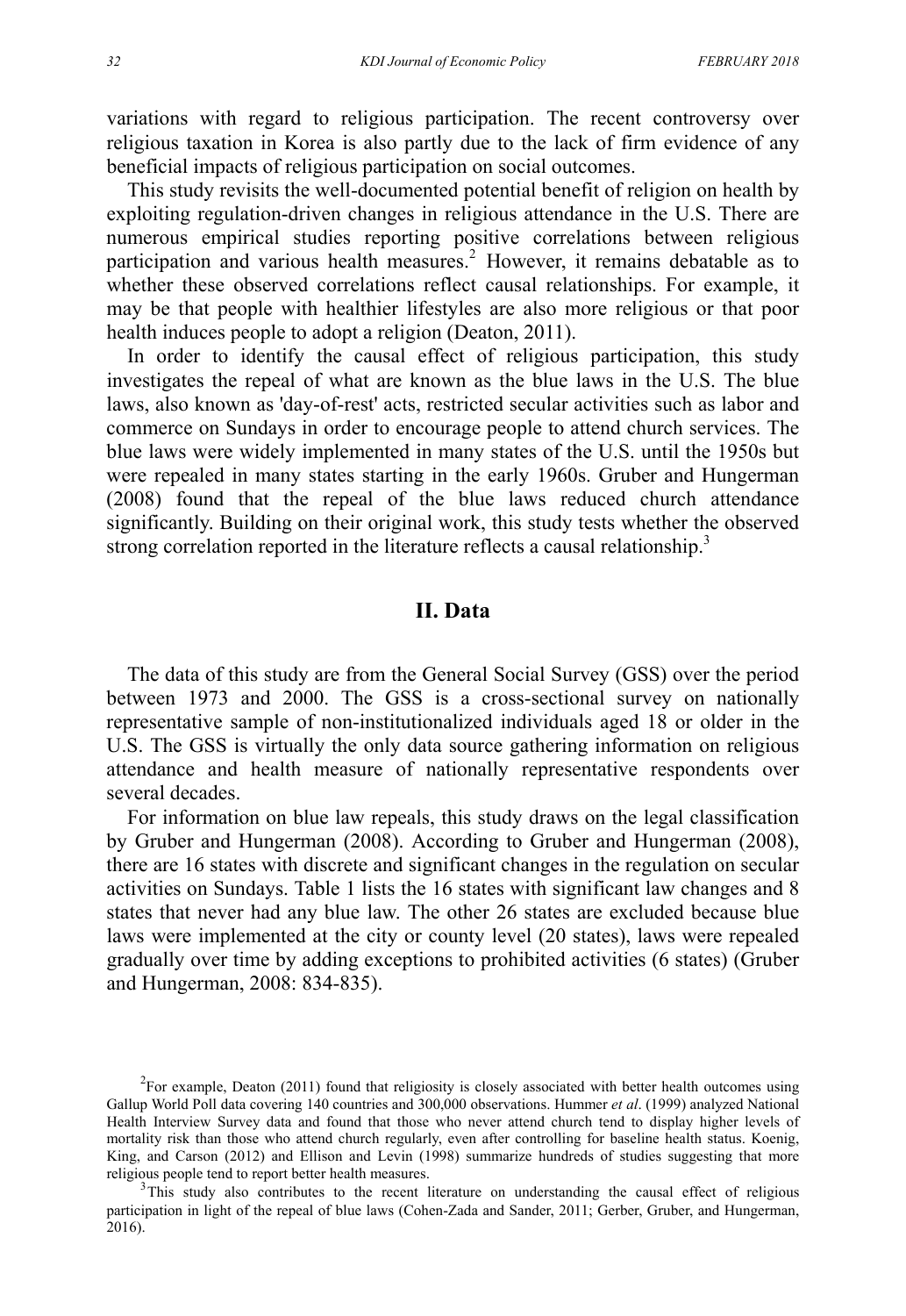| Year of repeal         | <b>States</b>                                                                     |
|------------------------|-----------------------------------------------------------------------------------|
| 1955                   | Iowa*                                                                             |
| 1965                   | Kansas*                                                                           |
| 1966                   | Washington*                                                                       |
| 1969                   | Florida*                                                                          |
| 1973                   | Ohio*, Utah*                                                                      |
| 1975                   | Virginia*                                                                         |
| 1977                   | Indiana*, South Dakota*                                                           |
| 1978                   | Pennsylvania*                                                                     |
| 1981                   | Tennessee*                                                                        |
| 1982                   | Vermont*                                                                          |
| 1985                   | Minnesota*, South Carolina*, Texas*                                               |
| 1991                   | North Dakota*                                                                     |
| Never had<br>such laws | Arizona*, California*, Colorado*, Idaho, Nevada, New Mexico,<br>Oregon*, Wyoming* |

TABLE 1— TIMING OF THE REPEAL OF BLUE LAW (24 STATES)

*Source*: Table 1 of Gruber and Hungerman (2008, p.835). The other 26 states are excluded because blue laws were implemented at the city or county level (20 states), or laws were repealed gradually over time by adding exceptions to the list of prohibited activities (6 states) (Gruber and Hungerman, 2008; p.834-5). The 21 states included in the estimation sample are marked with an asterisk.

Following Gruber and Hungerman (2008), I restrict my sample to those who are Protestant or Catholic because people who follow those religions are most likely to have been affected by the blue laws. I additionally drop observations collected during the exact years the laws were repeal due to the ambiguity arising when attempting to determine whether the blue laws were in place during those years or not. Consequently, my estimation sample consists of 17,329 individuals in the years 1973-2000 in 21 states that either experienced discrete and significant changes in blue laws (16 states) or never had such laws at all (5 states).<sup>4</sup>

Table 2 summarizes the descriptive statistics of the estimation sample. The variable of interest in this study is a subjective health measure. The GSS asks how respondents would describe condition of their own health. There are four possible responses to this question: poor, fair, good, and excellent. Unfortunately, approximately 24% of the respondents refused to report their health conditions. To maximize the sample size, I include these observations in my sample and add an indicator for missing health information as a covariate in regression analyses.<sup>5</sup> I dichotomize the subjective health variable in two different ways (1 if excellent and 0 otherwise; 1 if poor and 0 otherwise) and use the dummies as outcome variables.

 $^{4}$  The 21 states used for this study are listed in Table 1, marked with an asterisk.

<sup>&</sup>lt;sup>5</sup> As a robustness check, I also report estimation results when the observations with missing health conditions are dropped in the appendix (Table A1). The main results of this study do not change much when the observations with missing health information are excluded.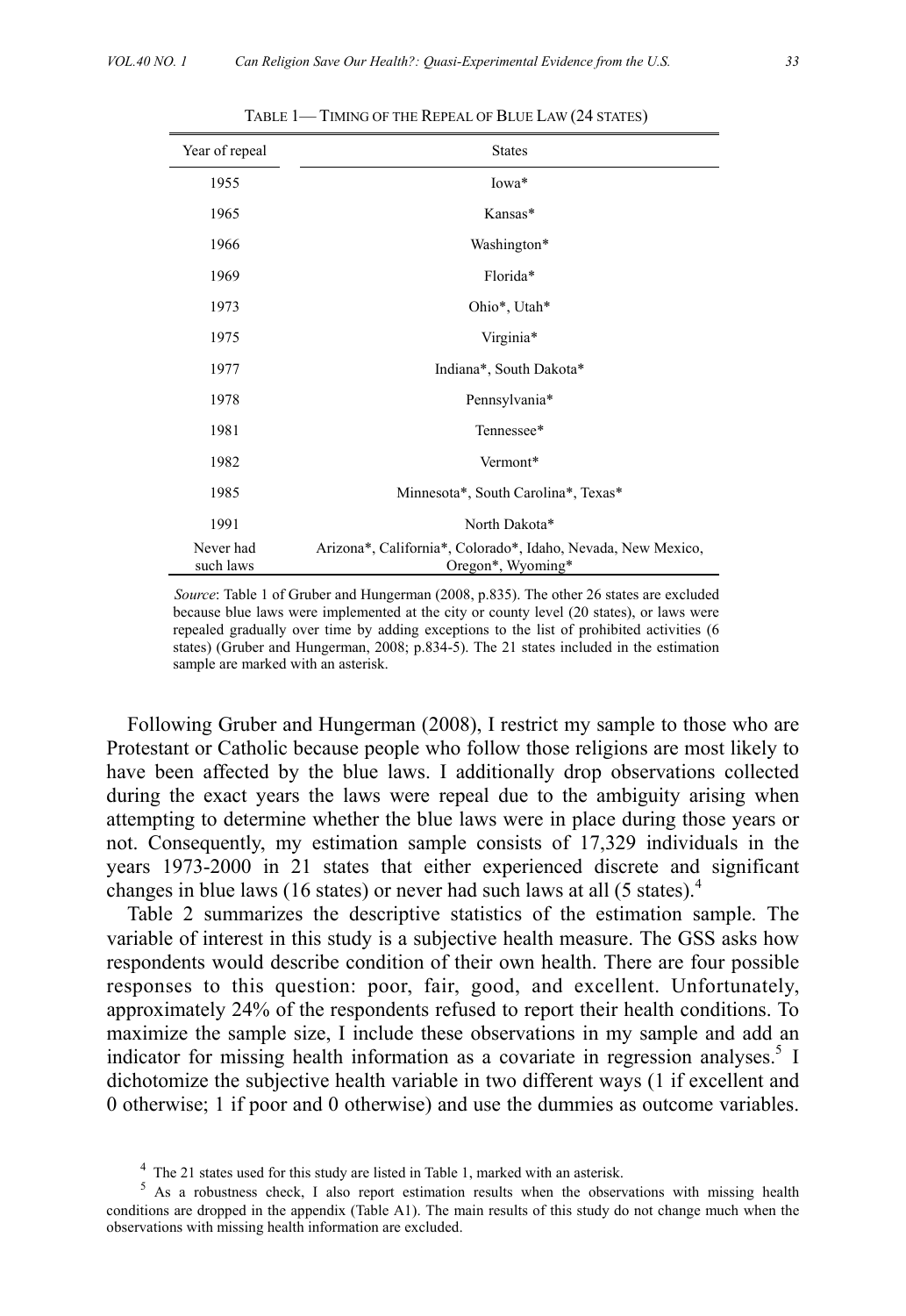| Variable                       | $\mathbf N$ | Mean  | Std. Dev. | Min              | Max            |
|--------------------------------|-------------|-------|-----------|------------------|----------------|
| Religious attendance           |             |       |           |                  |                |
| Weekly or more often           | 17,329      | 0.31  | 0.46      | $\mathbf{0}$     | $\mathbf{1}$   |
| Monthly but less than weekly   | 17,329      | 0.23  | 0.42      | $\theta$         | 1              |
| Yearly but less than monthly   | 17,329      | 0.26  | 0.44      | $\mathbf{0}$     | $\mathbf{1}$   |
| Never or less than yearly      | 17,329      | 0.19  | 0.39      | $\Omega$         | 1              |
| Linear index $(1-4)$           | 17,329      | 2.67  | 1.11      | 1                | $\overline{4}$ |
| Health condition               |             |       |           |                  |                |
| Excellent                      | 17,329      | 0.24  | 0.43      | $\theta$         | $\mathbf{1}$   |
| Good                           | 17,329      | 0.34  | 0.47      | $\theta$         | 1              |
| Fair                           | 17,329      | 0.14  | 0.35      | $\Omega$         | 1              |
| Poor                           | 17,329      | 0.04  | 0.20      | $\theta$         | 1              |
| Don't know or refuse to answer | 17,329      | 0.24  | 0.43      | $\theta$         | 1              |
| Female                         | 17,329      | 0.58  | 0.49      | $\theta$         | 1              |
| Age (years, top-coded at 89)   | 17,329      | 46.09 | 17.76     | 18               | 89             |
| Age 89 or older                | 17,329      | 0.01  | 0.07      | $\theta$         | $\mathbf{1}$   |
| Age imputed                    | 17,329      | 0.00  | 0.05      | $\theta$         | 1              |
| Nonwhite                       | 17,329      | 0.12  | 0.33      | $\theta$         | $\mathbf{1}$   |
| Education (years)              | 17,329      | 12.54 | 3.03      | $\Omega$         | 20             |
| Education imputed              | 17,329      | 0.00  | 0.04      | $\theta$         | $\mathbf{1}$   |
| Family income (natural log)    | 17,329      | 3.05  | 0.90      | $-1.10$          | 5.09           |
| Family income imputed          | 17,329      | 0.09  | 0.28      | $\mathbf{0}$     | $\mathbf{1}$   |
| Married                        | 17,329      | 0.58  | 0.49      | $\Omega$         | 1              |
| Protestant                     | 17,329      | 0.74  | 0.44      | $\mathbf{0}$     | $\mathbf{1}$   |
| Catholic                       | 17,329      | 0.26  | 0.44      | $\mathbf{0}$     | 1              |
| Labor market status            |             |       |           |                  |                |
| Employed                       | 17,329      | 0.60  | 0.49      | $\theta$         | $\mathbf{1}$   |
| Unemployed                     | 17,329      | 0.03  | 0.16      | $\mathbf{0}$     | $\mathbf{1}$   |
| Out of labor force             | 17,329      | 0.37  | 0.48      | $\theta$         | $\mathbf{1}$   |
| Working hours per week         | 10,392      | 41.19 | 13.82     | $\boldsymbol{0}$ | 89             |

TABLE 2—SUMMARY STATISTICS

*Note*: All variables are indicators (yes=1, no=0) unless units are specified in parenthesis.

About 24% of the respondents reported that their health conditions are excellent, while 4% answered poor.

The GSS also asks its respondents how often they attend religious services. The nine possible answers to this question are never, less than once a year, once a year, several times a year, once a month, two to three times a month, nearly every week, every week, and more than once a week. Based on this information, I define a linear index on a scale of four: never or less than once a year  $(=1)$ , at least once a year but less than once a month  $(=2)$ , at least once a month but less than once a week  $(=3)$ , and once a week or more  $(=4)$ . Roughly 31% of the respondents in my sample reported that they attend religious services weekly or more often, while about 19% report that they attend less than once a year. I mainly use the linear index in the analysis, but I also present results when the religious attendance measure is treated as a categorical variable.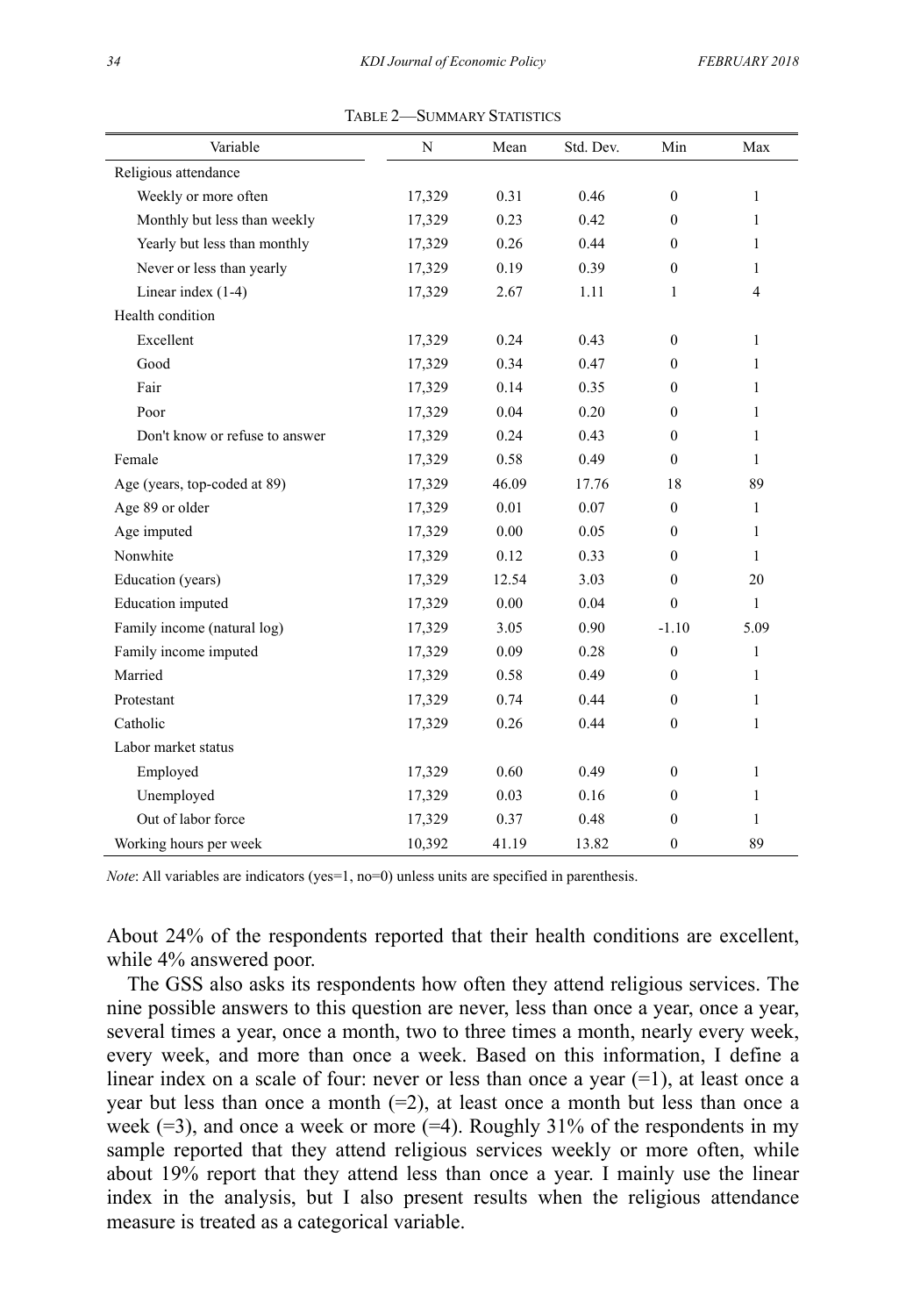Other variables used in this study are gender, age, race (nonwhite=1), education (in years), family income (in 1986 constant dollars), religion (protestant or catholic), labor market status (employed, unemployed, out of the labor force), and working hours (in a week). Women are over-represented (58%) in my sample, mainly because women tend to be more religious than men and because my sample is restricted to those who are either protestant or catholic. Age is top-coded at 89. The proportion of top-coded observations (i.e., aged 89 or older) is around 0.5%. Approximately 9%, 0.3%, and 0.2% of the respondents did not report their income, age, and education, respectively. To secure as many observations as possible, I impute the missing information with the median values and add indicators for the imputation to the list of covariates in regression analyses. The number of observations with regard to working hours is lower  $(=10,392)$  because hours of work can only be observed for those who are employed.

#### **III. Data and Estimation Strategy**

In order to understand how the repeal of the blue laws affected the level of religious participation, I begin by devising the following equation,

(1) Attend<sub>ist</sub> = 
$$
\beta_0 + \beta_1 \text{Repeal}_{st} + X_{it}\gamma + \delta_t + \theta_s + \varepsilon_{ist}
$$
,

where Attend<sub>ist</sub> represents the linear index of religious attendance of individual *i* in state *s* during year *t*, Repeal<sub>st</sub> denotes an indicator for whether the blue laws were repealed in state *s* in year *t*,  $X_{it}$  is a vector of covariates such as age, gender, race, education, marital status, income, and a dummy for Catholic;  $\delta_t$ and  $\theta_{\rm s}$  represent year and state dummies, respectively; and  $\varepsilon_{\rm ist}$  is an error term. The difference-indifferences parameter  $\beta_1$  captures whether the repeal of a state's blue laws causes a decrease in religious participation relative to that in other states at a given *t* . I estimate equation (1) using the OLS method, clustering standard errors at the interactions between state and year. In survey years 1982 and 1987, the GSS oversampled blacks. All estimates are weighted in order to ensure a nationally representative sample under the GSS sampling scheme.

The estimation result of equation (1) is presented in column 1 of Table 3. I find that the repeal of blue laws is negatively associated with the religious attendance index. The magnitude of the coefficient (-0.125) is sizable, amounting to roughly half of the coefficient for females (0.268). This suggests that the potential impact of the repeal of the blue laws on religious attendance is comparable to half of the observed gap in religious attendance between men and women. The coefficients of the other covariates are qualitatively similar, as reported in the literature (e.g., Azzi and Ehrenberg, 1975). Older, female, more educated people attend religious services more often than those younger, male, and less educated people.

A key assumption for interpreting the estimate as causal is that states with and without law changes follow a common time trend with regard to the dependent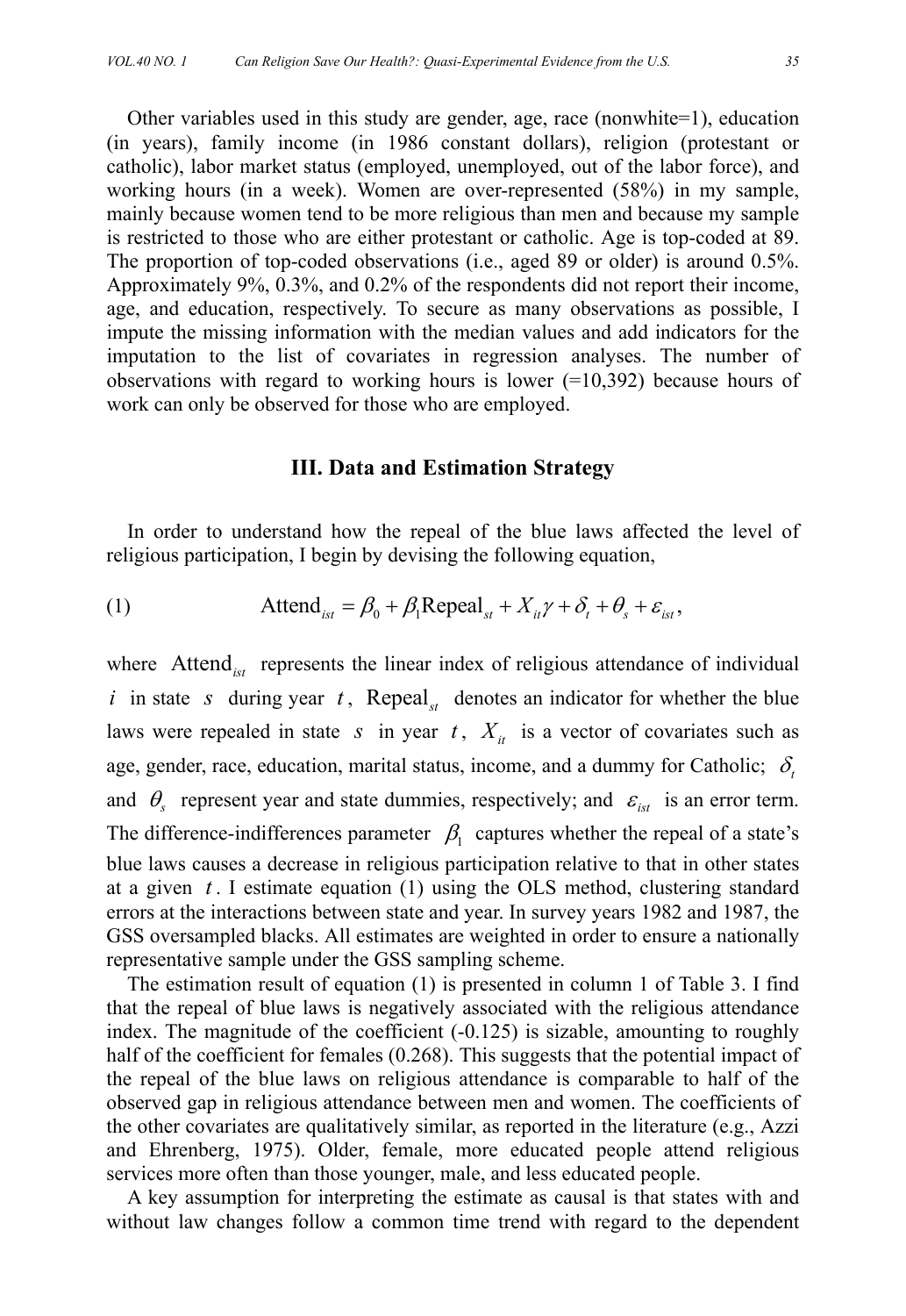variable. If blue laws were repealed in states where religious participation was in decline anyway, the observed correlation between the law repeals and religious participation would be spurious. In column 2, I add state-specific linear time trends to the list of controls in order to relax this assumption. The addition of the statespecific time trends makes the estimated effect of the repeal of blue laws even stronger (-0.167).

In columns 3 and 4, I also add a placebo dummy indicating a period of 1-2 years prior to the repeal of the laws with and without the state-specific time trends, respectively. If the repeal of the blue laws was driven by some predetermined socioeconomic changes that reduced people's religiosity (i.e., reverse causality), the placebo dummy would have a significant coefficient. However, the estimated coefficients of the placebo dummy are negligible in magnitude and are statistically insignificant. These results suggest that the estimated effects of repealing the blue laws are not likely to be driven by reverse causality.

Overall, the estimation results in Table 3 suggest that repealing blue laws significantly reduced religious participation. However, it is difficult to interpret the magnitude of the estimated effects because the categorical religious attendance measure is treated as a continuous variable. In order to understand the effects more

|                           | (1)                    | (2)         | (3)         | (4)         |
|---------------------------|------------------------|-------------|-------------|-------------|
| Dependent variable        | Attendance index (1-4) |             |             |             |
| Repeal                    | $-0.125***$            | $-0.167***$ | $-0.117***$ | $-0.175***$ |
|                           | (0.037)                | (0.052)     | (0.040)     | (0.063)     |
| Repeal (placebo)          |                        |             | 0.022       | $-0.012$    |
|                           |                        |             | (0.049)     | (0.056)     |
| Age                       | $0.009***$             | $0.009***$  | $0.009***$  | $0.009***$  |
|                           | (0.001)                | (0.001)     | (0.001)     | (0.001)     |
| Female                    | $0.268***$             | $0.268***$  | $0.268***$  | $0.268***$  |
|                           | (0.017)                | (0.017)     | (0.017)     | (0.017)     |
| Nonwhite                  | $0.349***$             | $0.348***$  | $0.349***$  | $0.348***$  |
|                           | (0.026)                | (0.027)     | (0.026)     | (0.027)     |
| Education                 | $0.051***$             | $0.051***$  | $0.051***$  | $0.051***$  |
|                           | (0.003)                | (0.003)     | (0.003)     | (0.003)     |
| Log income                | 0.009                  | 0.009       | 0.009       | 0.009       |
|                           | (0.011)                | (0.011)     | (0.011)     | (0.011)     |
| Married                   | $0.187***$             | $0.187***$  | $0.187***$  | $0.187***$  |
|                           | (0.021)                | (0.021)     | (0.021)     | (0.021)     |
| Catholic                  | $0.232***$             | $0.233***$  | $0.232***$  | $0.233***$  |
|                           | (0.025)                | (0.025)     | (0.025)     | (0.025)     |
| State and year FE         | Y                      | Y           | Y           | Y           |
| State-specific time trend | N                      | Y           | Y           | N           |
| <b>Observations</b>       | 17,329                 | 17,329      | 17,329      | 17,329      |
| R-squared                 | 0.086                  | 0.089       | 0.086       | 0.089       |

TABLE 3—EFFECTS OF REPEALING BLUE LAWS ON RELIGIOUS PARTICIPATION

*Note*: The dependent variable is a linear index of religious attendance. All regressions control for dummies for median-value imputation (age, education, income) and missing information for health condition. Robust standard errors clustered at the state-by-year level are in parenthesis. Significance \*\*\* 1%; \*\* 5%; \* 10%.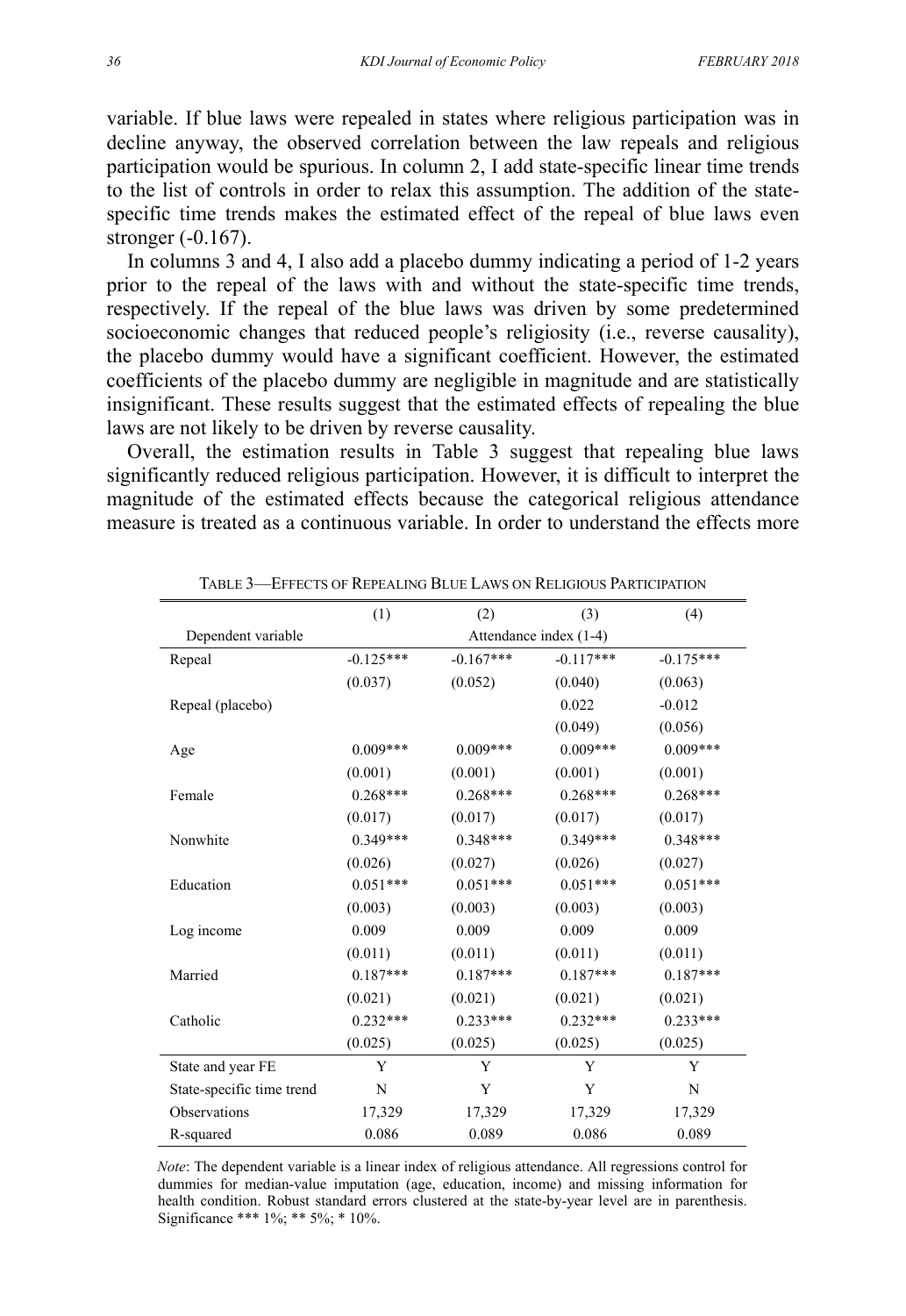clearly, I re-estimate equation (1) by replacing the linear index (Attend) with dummies for each of the four attendance categories separately. These results are summarized in Table 4. Overall, repealing these laws reduced the probabilities for attending weekly or more often (Attend=4) by 3.7%p; the repeals also reduced those for monthly attendance, but at a rate less than the weekly rate (Attend=3) by 2.5%p, while an increase was found for yearly, though it was less than the monthly rate (Attend=2) by 3.6%p and less than the yearly rate or the 'never' reply (Attend=1) by  $2.6\%$ p.<sup>6</sup> This suggests that repealing the laws shifted the distribution of the attendance frequency to the left.

The estimation results in Tables 3 and 4 indicate that repealing blue laws decreased religious participation significantly. Hence, if religious participation is indeed causally linked to health, the decreased level of religious participation due to the repealing of these laws would lead to a decreased level of health conditions as well. In order to test this hypothesis, I re-estimate equation (1) by replacing the dependent variable with two dichotomous variables for subjective health condition:

|                     | (1)               | (2)          | (3)           | (4)         |
|---------------------|-------------------|--------------|---------------|-------------|
| Dependent variable  | $\text{Attend=1}$ | Attend=2     | Attend= $3$   | Attend=4    |
| Repeal              | $0.0257**$        | $0.0364**$   | $-0.0248*$    | $-0.0374**$ |
|                     | (0.0119)          | (0.0146)     | (0.0147)      | (0.0166)    |
| Age                 | $-0.0006***$      | $-0.0031***$ | $-0.0007$ *** | $0.0044***$ |
|                     | (0.0002)          | (0.0002)     | (0.0002)      | (0.0002)    |
| Female              | $-0.0558***$      | $-0.0604***$ | $0.0208***$   | $0.0955***$ |
|                     | (0.0064)          | (0.0069)     | (0.0065)      | (0.0070)    |
| Nonwhite            | $-0.1214***$      | $-0.0374***$ | $0.0900$ ***  | $0.0689***$ |
|                     | (0.0086)          | (0.0106)     | (0.0111)      | (0.0118)    |
| Education           | $-0.0158***$      | $-0.0041***$ | $0.0048***$   | $0.0151***$ |
|                     | (0.0011)          | (0.0012)     | (0.0012)      | (0.0013)    |
| Log income          | $-0.0083**$       | 0.0032       | $0.0094**$    | $-0.0043$   |
|                     | (0.0041)          | (0.0045)     | (0.0042)      | (0.0045)    |
| Married             | $-0.0418***$      | $-0.0284***$ | $-0.0044$     | $0.0747***$ |
|                     | (0.0075)          | (0.0078)     | (0.0072)      | (0.0082)    |
| Catholic            | $-0.0679***$      | $-0.0108$    | $-0.0070$     | $0.0857***$ |
|                     | (0.0072)          | (0.0086)     | (0.0079)      | (0.0112)    |
| State and year FE   | Y                 | Y            | Y             | Y           |
| <b>Observations</b> | 17,329            | 17,329       | 17,329        | 17,329      |
| R-squared           | 0.0571            | 0.0303       | 0.0183        | 0.0653      |

TABLE 4—EFFECTS OF REPEALING BLUE LAWS ON RELIGIOUS PARTICIPATION

*Note*: Dependent variables are dummies for each of four categories of religious attendance: never or less than once a year (Attend=1), once a year but less than once a month (Attend=2), once a month but less than once a week (Attend=3), and once a week or more often (Attend=4). All regressions control for dummies for median-value imputation (age, education, income) and missing information for health condition. Robust standard errors clustered at the state-by-year level are in parenthesis. Significance \*\*\* 1%; \*\* 5%; \* 10%.

 $6$  For comparison, the unconditional mean values of the probability of attending weekly or more frequently in my sample are 26% for males and 35% for females. Thus, the estimated effect of repealing the blue laws on the probability of attending weekly or more frequently (-3.7%p) roughly amounts to 40% of the observed gender gap in the probability (9%p).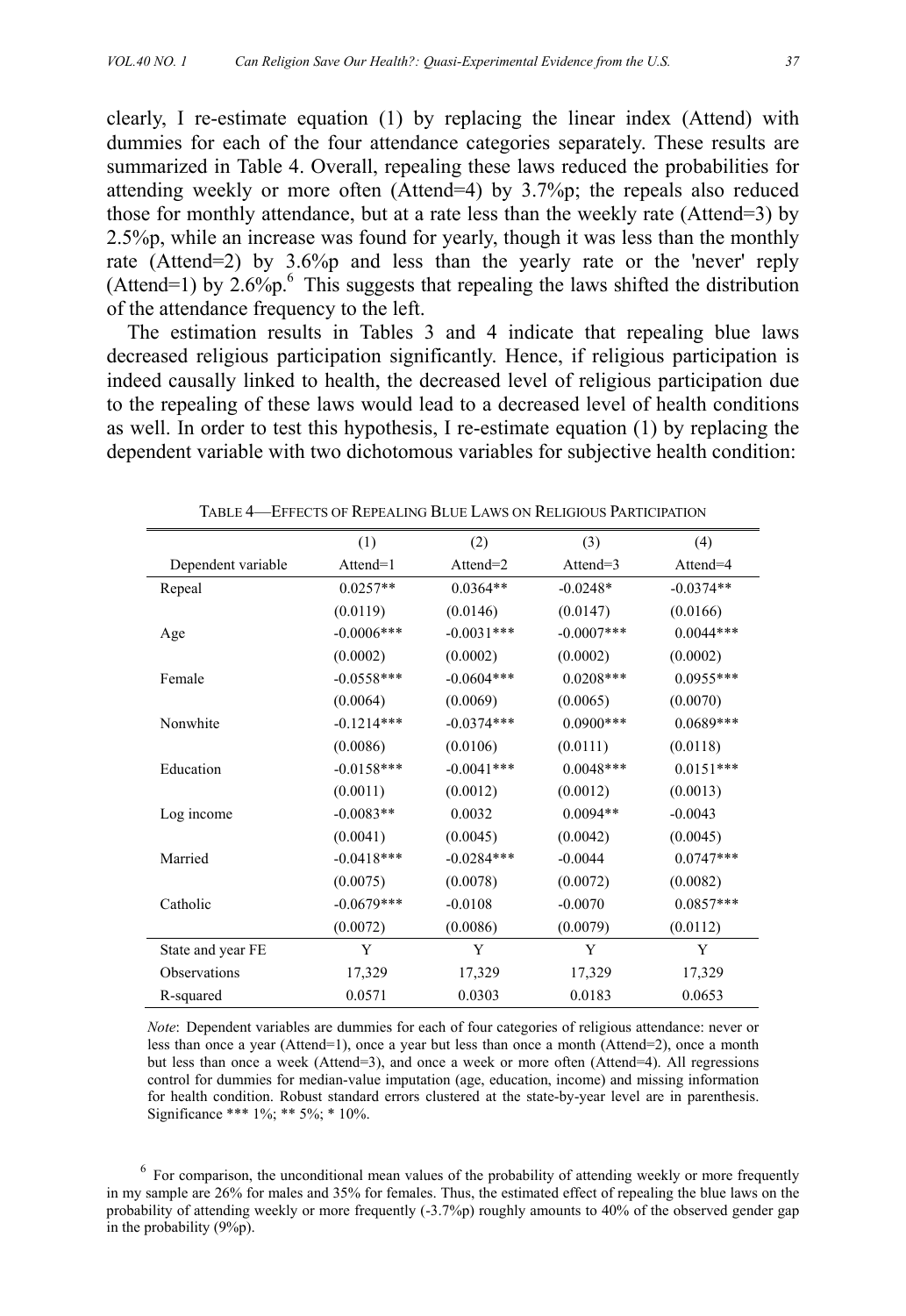|                           | (1)         | (2)         | (3)         | (4)         |
|---------------------------|-------------|-------------|-------------|-------------|
| Dependent variable        | Excellent=1 |             | $Poor=1$    |             |
| Repeal                    | 0.009       | 0.020       | 0.008       | $-0.003$    |
|                           | (0.012)     | (0.018)     | (0.007)     | (0.010)     |
| Age                       | $-0.003***$ | $-0.003***$ | $0.002***$  | $0.002***$  |
|                           | (0.000)     | (0.000)     | (0.000)     | (0.000)     |
| Female                    | $-0.020***$ | $-0.020***$ | $-0.001$    | $-0.001$    |
|                           | (0.007)     | (0.007)     | (0.003)     | (0.003)     |
| Nonwhite                  | $-0.047***$ | $-0.048***$ | 0.004       | 0.004       |
|                           | (0.010)     | (0.010)     | (0.005)     | (0.005)     |
| Education                 | $0.017***$  | $0.017***$  | $-0.005***$ | $-0.005***$ |
|                           | (0.001)     | (0.001)     | (0.001)     | (0.001)     |
| Log income                | $0.040***$  | $0.040***$  | $-0.024***$ | $-0.024***$ |
|                           | (0.004)     | (0.004)     | (0.003)     | (0.003)     |
| Married                   | $-0.006$    | $-0.006$    | $-0.002$    | $-0.003$    |
|                           | (0.007)     | (0.007)     | (0.003)     | (0.003)     |
| Catholic                  | $-0.007$    | $-0.007$    | $-0.001$    | $-0.001$    |
|                           | (0.007)     | (0.007)     | (0.003)     | (0.003)     |
| State and year FE         | Y           | Y           | Y           | Y           |
| State-specific time trend | N           | Y           | N           | Y           |
| <b>Observations</b>       | 17,329      | 17,329      | 17,329      | 17,329      |
| R-squared                 | 0.155       | 0.156       | 0.072       | 0.073       |

TABLE 5—EFFECTS OF REPEALING BLUE LAWS ON SUBJECTIVE HEALTH CONDITION

*Note*: Dependent variables are dummies for subjective health conditions (1 if excellent/poor and 0 otherwise). All regressions control for dummies for median-value imputation (age, education, income) and missing information on health condition. Robust standard errors clustered at the state-by-year level are in parenthesis. Significance \*\*\* 1%; \*\* 5%; \* 10%.

a dummy for excellent health condition and a dummy for a poor health condition. These results are summarized in Table 5, where columns 1 and 2 show the results for the excellent health condition while columns 3 and 4 summarize those for the poor condition. Regardless of the choice of dependent variable, I do not find any evidence that repealing the blue laws affected subjective health conditions. This can be taken as indirect evidence suggesting that there is no causal link between religious participation and health outcomes.

To find more direct evidence of whether religious participation affects health outcomes, I consider the following regression model:

(2) 
$$
\text{Health}_{\text{ist}} = \beta_0 + \beta_1 \text{Attend}_{\text{ist}} + X_{\text{it}} \gamma + \delta_t + \theta_s + \varepsilon_{\text{ist}}
$$

In equation (2),  $\beta_1$  captures the correlation between religious participation and health conditions. Table 6 summarizes the estimation results for the probabilities of having excellent (columns 1 and 2) and poor health conditions (columns 3 and 4). The odd-numbered columns show naïve OLS estimation results for equation (2). As in the literature, I find that religious participation is strongly correlated with health conditions. People attending religious services more frequently tend to report more often excellent health conditions and less often poor conditions. More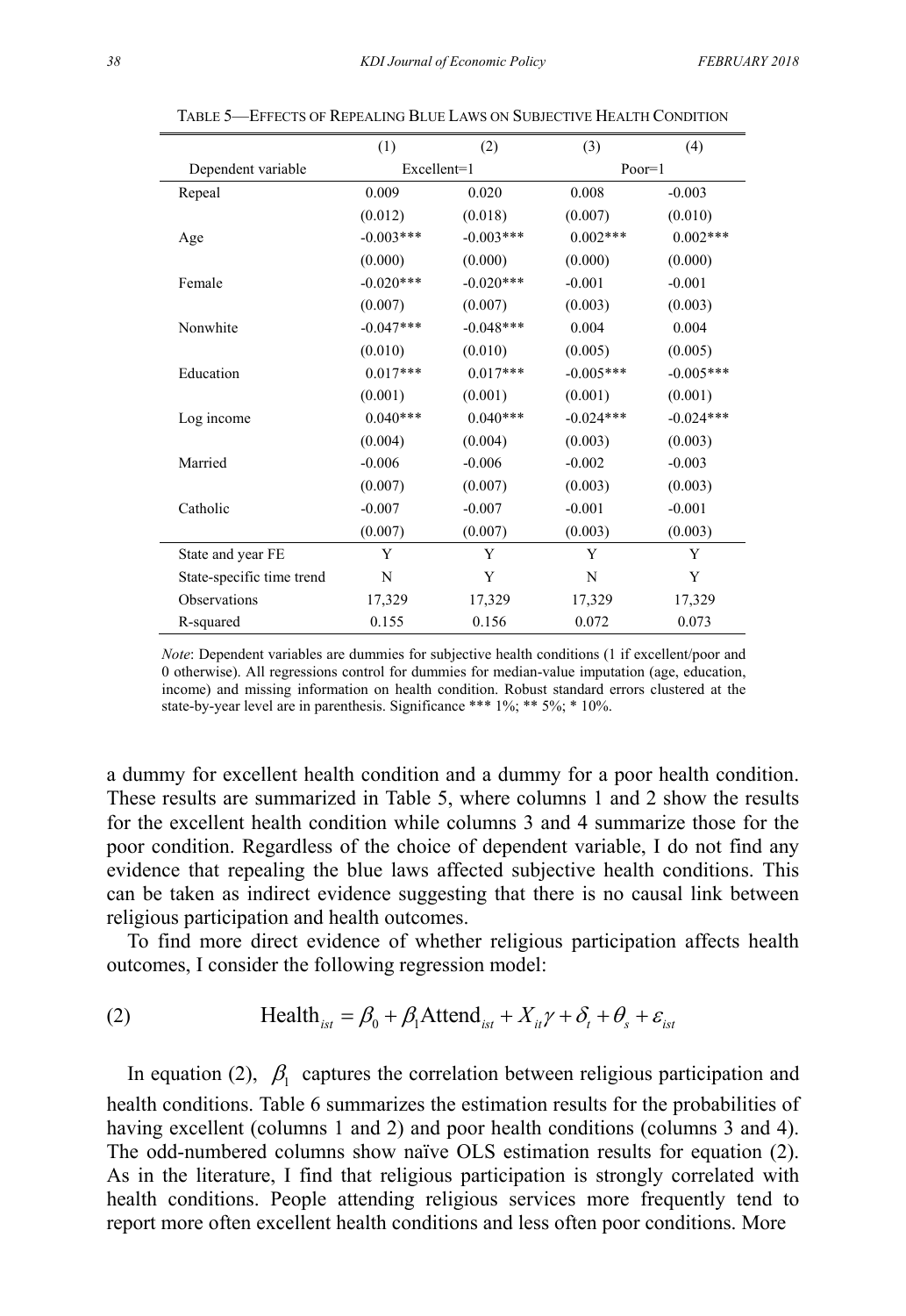|                           | (1)          | (2)         | (3)          | (4)          |
|---------------------------|--------------|-------------|--------------|--------------|
| Dependent variable        | Excellent=1  |             | $Poor=1$     |              |
| Estimation                | <b>OLS</b>   | 2SLS        | <b>OLS</b>   | 2SLS         |
| Attendance index          | $0.0202***$  | $-0.0732$   | $-0.0079***$ | $-0.0623$    |
|                           | (0.0029)     | (0.0991)    | (0.0016)     | (0.0565)     |
| Age                       | $-0.0028***$ | $-0.0020**$ | $0.0016***$  | $0.0021***$  |
|                           | (0.0002)     | (0.0009)    | (0.0001)     | (0.0005)     |
| Female                    | $-0.0253***$ | $-0.0002$   | 0.0013       | 0.0159       |
|                           | (0.0068)     | (0.0285)    | (0.0027)     | (0.0157)     |
| Nonwhite                  | $-0.0543***$ | $-0.0216$   | 0.0069       | 0.0260       |
|                           | (0.0097)     | (0.0368)    | (0.0052)     | (0.0202)     |
| Education                 | $0.0159***$  | $0.0206***$ | $-0.0049***$ | $-0.0021$    |
|                           | (0.0012)     | (0.0052)    | (0.0007)     | (0.0029)     |
| Log income                | $0.0399***$  | $0.0408***$ | $-0.0243***$ | $-0.0237***$ |
|                           | (0.0038)     | (0.0041)    | (0.0026)     | (0.0027)     |
| Married                   | $-0.0097$    | 0.0079      | $-0.0009$    | 0.0093       |
|                           | (0.0068)     | (0.0190)    | (0.0032)     | (0.0109)     |
| Catholic                  | $-0.0118*$   | 0.0101      | 0.0003       | 0.0131       |
|                           | (0.0071)     | (0.0244)    | (0.0034)     | (0.0134)     |
| Observations              | 17.329       | 17,329      | 17,329       | 17,329       |
| R-squared                 | 0.1575       | 0.0476      | 0.0732       | $-0.0220$    |
| First-stage F             |              | 11.73       |              | 11.73        |
| P-value of AR F statistic |              | 0.452       |              | 0.261        |

TABLE 6— RELIGIOUS PARTICIPATION AND SUBJECTIVE HEALTH CONDITION

*Note*: Dependent variables are dummies for subjective health condition (1 if excellent/poor and 0 otherwise). All regressions control for dummies for median-value imputation (age, education, income) and missing information on health condition as well as state and year dummies. Robust standard errors clustered at the state-by-year level are in parenthesis. Significance \*\*\* 1%; \*\* 5%; \* 10%.

precisely, a unit increase in the attendance measure is associated with a greater probability by 2% of reporting excellent health conditions and a lower probability by 0.8% of reporting poor health conditions. For comparison, a one year increase in age is associated with a lower probability by 0.28% of reporting excellent health conditions and a higher probability by 0.16% of reporting poor health conditions. This suggests that on average, a unit increase in the attendance index is correlated similarly with an increase in reported health condition as an increase in age by 5-7 years.

In order to check whether the observed strong correlation between religious participation and health conditions reflects a causal relationship, I subsequently attempt to estimate equation (2) by the two-stage least square (2SLS) method using Repeal<sub>st</sub> as an instrumental variable for Attend<sub>ist</sub>. The key identification assumptions with regard to the instrumental variable (IV) strategy are that blue laws should affect religious participation (first-stage condition) and that these laws may affect health conditions, but only through their impacts on religious participation (exclusion restriction). The first-stage assumption appears to be convincing given the estimation results in Tables 3 and 4, whereas it is still possible that repealing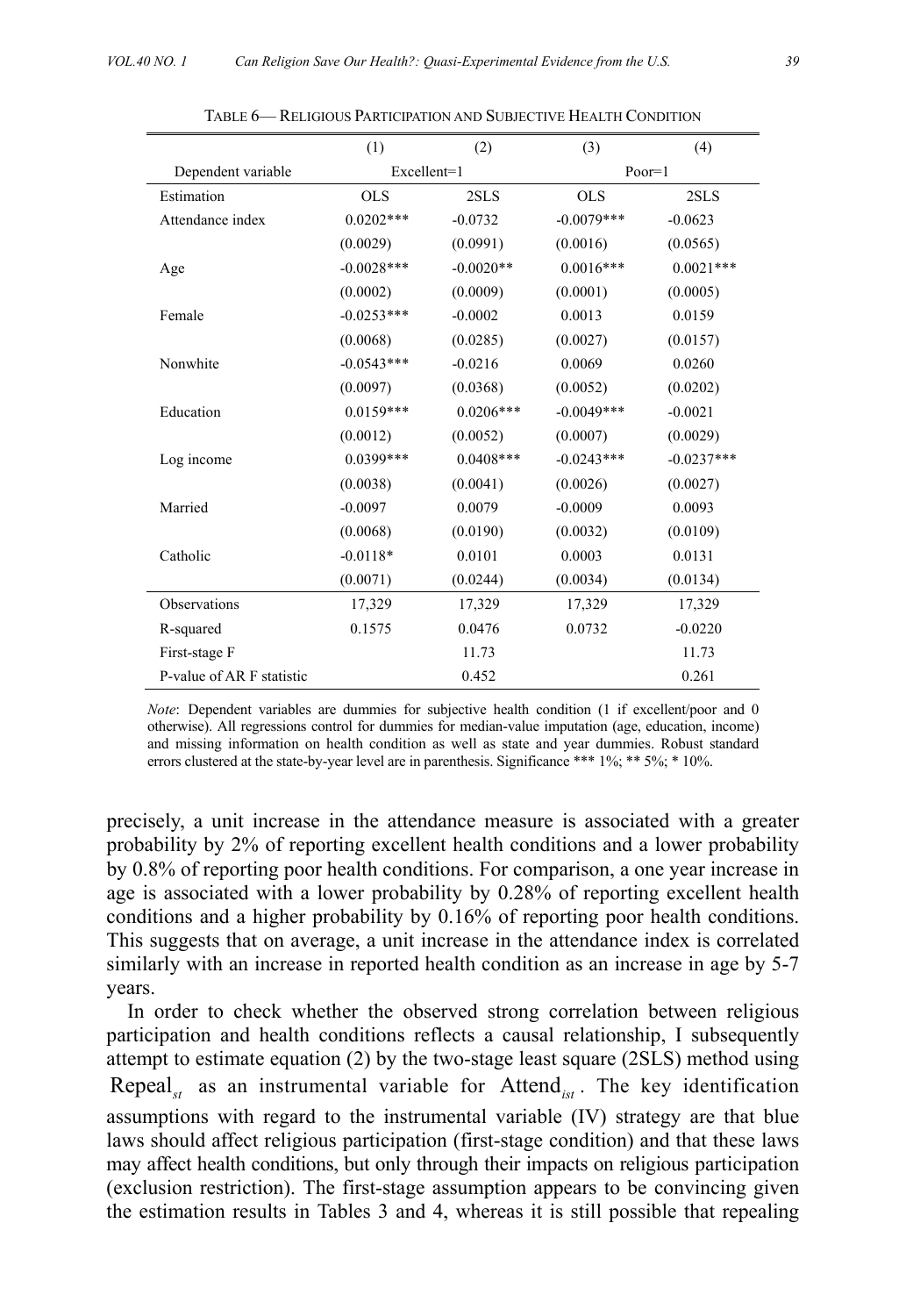the laws affected health outcomes through many other channels apart from religious participation. Presumably, the most important channel would be through an effect on labor supply of individuals. As mentioned in chapter 1, blue laws as implemented prohibited all types of labor and commerce on Sundays. Hence, the repeal of the blue laws was likely to induce people to work more. It has been widely discussed that longer working hours are closely related to lower health conditions.<sup>7</sup> To the extent that the potential increase in the labor supply driven by the repeals of blue laws affects health conditions directly other than by affecting religious participation, the validity of the exclusion restriction would be questionable.

To check this possibility, I examine the effect of blue laws on the labor supply. Specifically, I re-estimate equation (1) replacing the dependent variable with dummies representing a person's labor market status (employed, unemployed, and out of the labor force) and usual weekly hours of work for those who are employed. Table 7 summarizes these estimation results. I do not find evidence that repealing blue laws changed the labor supply of respondents in my sample, indicating that the potential effects of the blue laws on health by affecting the labor supply are not likely to be substantial.

|                     | (1)          | (2)          | (3)          | (4)           |
|---------------------|--------------|--------------|--------------|---------------|
| Dependent var.      | Employed=1   | Unemployed=1 | $OLF=1$      | Hours of work |
| Repeal              | $-0.0108$    | 0.0055       | 0.0053       | $-0.0817$     |
|                     | (0.0131)     | (0.0050)     | (0.0130)     | (0.4586)      |
| Age                 | $-0.0098***$ | $-0.0009***$ | $0.0107***$  | $-0.0428***$  |
|                     | (0.0002)     | (0.0001)     | (0.0002)     | (0.0117)      |
| Female              | $-0.1652***$ | $-0.0316***$ | $0.1968***$  | $-6.5071***$  |
|                     | (0.0077)     | (0.0028)     | (0.0077)     | (0.2737)      |
| Nonwhite            | $0.0301***$  | 0.0072       | $-0.0373***$ | $-0.2312$     |
|                     | (0.0109)     | (0.0044)     | (0.0113)     | (0.3231)      |
| Education           | $0.0155***$  | $-0.0025***$ | $-0.0130***$ | $0.2881***$   |
|                     | (0.0012)     | (0.0004)     | (0.0011)     | (0.0561)      |
| Log income          | $0.1166***$  | $-0.0124***$ | $-0.1042***$ | 3.1520***     |
|                     | (0.0050)     | (0.0019)     | (0.0048)     | (0.2269)      |
| Married             | $-0.0439***$ | $-0.0134***$ | $0.0573***$  | $-1.3718***$  |
|                     | (0.0085)     | (0.0028)     | (0.0084)     | (0.2946)      |
| Catholic            | 0.0008       | $-0.0008$    | 0.0001       | 0.1910        |
|                     | (0.0078)     | (0.0028)     | (0.0073)     | (0.3143)      |
| State and year FE   | Y            | Y            | Y            | Y             |
| <b>Observations</b> | 17,329       | 17,329       | 17,329       | 10,392        |
| R-squared           | 0.2899       | 0.0347       | 0.3175       | 0.1132        |

TABLE 7— EFFECTS OF REPEALING BLUE LAWS ON THE LABOR SUPPLY

*Note*: Dependent variables are dummies for labor market status in columns 1-3 and usual hours of work in a week in column 4. "OLF" stands for "out of the labor force." All regressions control for dummies for median-value imputation (age, education, income) and missing information for health condition. Robust standard errors clustered at the state-by-year level are in parenthesis. Significance \*\*\* 1%; \*\* 5%; \* 10%.

7 Sparks *et al*. (1997) reviews the literature on working hours and health conditions extensively.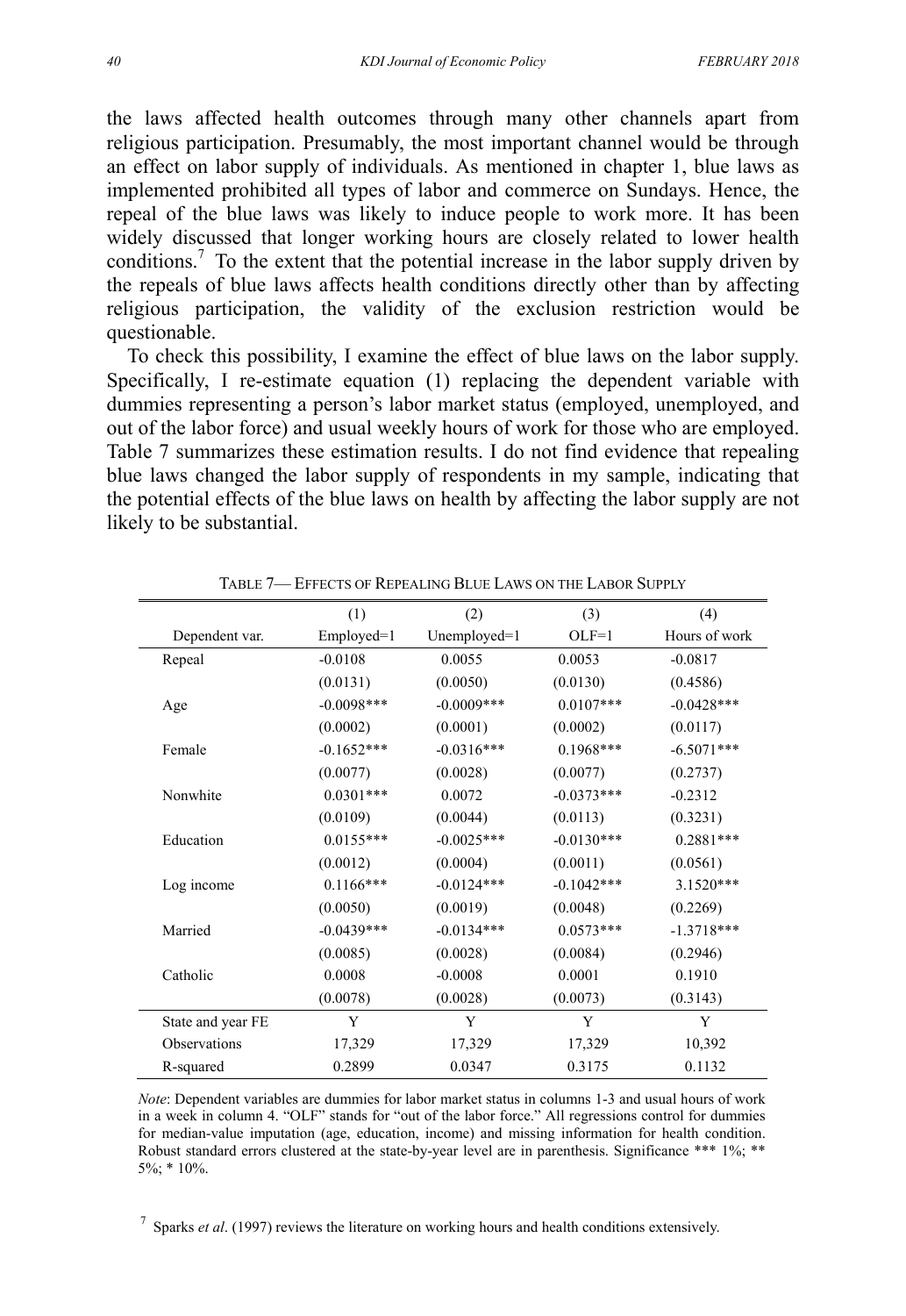Even-numbered columns in Table 6 show the two-stage least square (2SLS) estimation results for equation (2) when the law repeal dummy is used as an instrument variable for religious participation. The first-stage F statistic (11.73) is slightly higher than the rule-of-thumb critical value suggested by Stock and Yogo (2005), suggesting that the instrumental variable is likely to meet the first-stage condition. I also present the p-value of the F test of the significance of an endogenous regressor by Anderson and Rubin (1949), which is robust to the weak instrument problem. The 2SLS estimation results in Table 6 are in stark contrast to the parallel OLS estimation result. The OLS estimation results show that religious participation is strongly correlated with health outcomes, while the observed correlations between religious participation and health outcomes disappear when using the 2SLS estimation method. These results suggest that the observed correlations between religious participation and health conditions are likely to be driven by selectivity bias, rather than reflecting a causal relationship.

#### **IV. Conclusion**

There is ample empirical literature that reports positive correlations between religious participation and various health outcomes. However, it is still an unanswered question as to whether such correlations reflect a causal relationship between religion and health. In order to address this issue, I exploit a policy-driven increase in the opportunity cost of religious participation as an exogenous source of variation in religious participation.

Using the 1973-2000 GSS data, I find that repealing the blue laws significantly reduced religious participation. In spite of the substantial impact of these laws on religious participation, however, I find no evidence that the health conditions of the respondents here were worsened when they reduced their rate of religious participation in response to the repeal of the blue laws. I also find that the survey respondents' levels of religious participation are strongly correlated with their health conditions, as reported in the literature, whereas this association disappears when the potential unobserved heterogeneity with respect to religious participation is corrected by using the blue laws as an instrumental variable. Based on these results, I conclude that the strong relationships between religious participation and health conditions reported in earlier empirical studies are likely to have been driven by endogenous selection rather than a causal relationship.

I acknowledge that my findings should be taken as suggestive but only tentative evidence against a causal relationship between religious participation and health because there could be other, perhaps very important, dimensions of religious participation that cannot be captured by assessing the frequency of religious attendance. I leave these issues for future research. Presumably, this may be why Deaton (2011) noted in his paper on religion and health that he does not know any credible means of distinguishing causality between the two factors.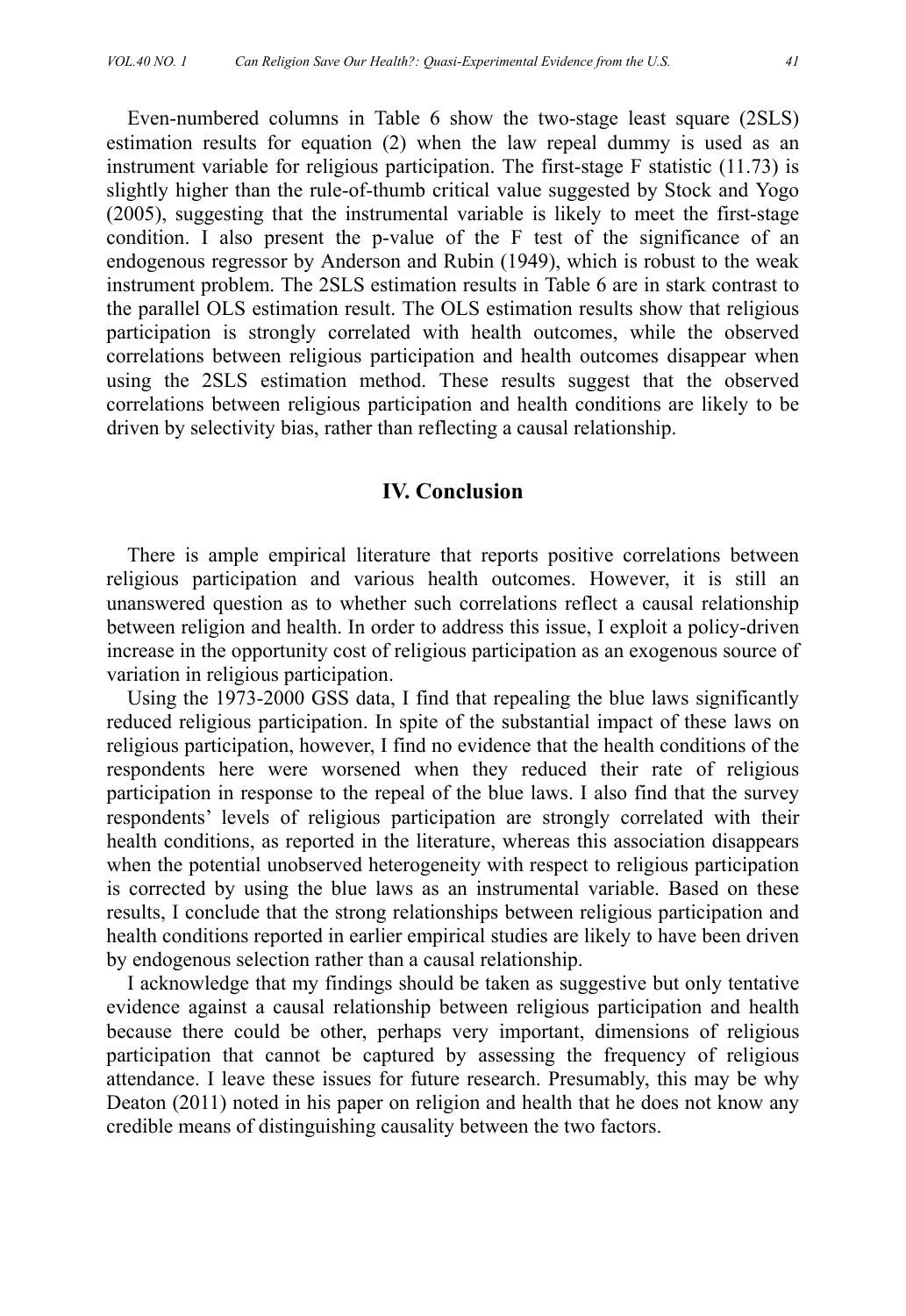#### **APPENDIX**

|                           | (1)          | (2)         | (3)          | (4)          |
|---------------------------|--------------|-------------|--------------|--------------|
| Dependent variable        | Excellent=1  |             | $Poor=1$     |              |
| Estimation                | <b>OLS</b>   | 2SLS        | <b>OLS</b>   | 2SLS         |
| Attendance index          | $0.0278***$  | $-0.1029$   | $-0.0112***$ | $-0.0958$    |
|                           | (0.0037)     | (0.1503)    | (0.0020)     | (0.0842)     |
| Age                       | $-0.0037***$ | $-0.0025*$  | $0.0022***$  | $0.0029***$  |
|                           | (0.0002)     | (0.0014)    | (0.0001)     | (0.0008)     |
| Female                    | $-0.0335***$ | 0.0015      | 0.0020       | 0.0247       |
|                           | (0.0086)     | (0.0428)    | (0.0035)     | (0.0232)     |
| Nonwhite                  | $-0.0648***$ | $-0.0216$   | 0.0072       | 0.0352       |
|                           | (0.0122)     | (0.0527)    | (0.0065)     | (0.0284)     |
| Education                 | $0.0205***$  | $0.0271***$ | $-0.0062***$ | $-0.0020$    |
|                           | (0.0014)     | (0.0078)    | (0.0008)     | (0.0042)     |
| Log income                | $0.0507***$  | $0.0517***$ | $-0.0310***$ | $-0.0304***$ |
|                           | (0.0048)     | (0.0052)    | (0.0032)     | (0.0034)     |
| Married                   | $-0.0111$    | 0.0122      | $-0.0020$    | 0.0130       |
|                           | (0.0088)     | (0.0268)    | (0.0042)     | (0.0152)     |
| Catholic                  | $-0.0138$    | 0.0146      | $-0.0002$    | 0.0182       |
|                           | (0.0091)     | (0.0343)    | (0.0044)     | (0.0185)     |
| Observations              | 13,207       | 13,207      | 13,207       | 13,207       |
| R-squared                 | 0.0843       | $-0.0105$   | 0.0780       | $-0.0795$    |
| First-stage F             |              | 6.763       |              | 6.763        |
| P-value of AR F statistic |              | 0.477       |              | 0.236        |

TABLE A1— RELIGIOUS PARTICIPATION AND SUBJECTIVE HEALTH CONDITION: USING A RESTRICTED SAMPLE

*Note*: Estimation sample is restricted to those who reported their health conditions. Dependent variables are dummies for subjective health condition (1 if excellent/poor and 0 otherwise). All regressions control for dummies for median-value imputation (age, education, income) and missing information on health condition as well as state and year dummies. Robust standard errors clustered at the state-by-year level are in parenthesis. Significance \*\*\* 1%; \*\* 5%; \* 10%.